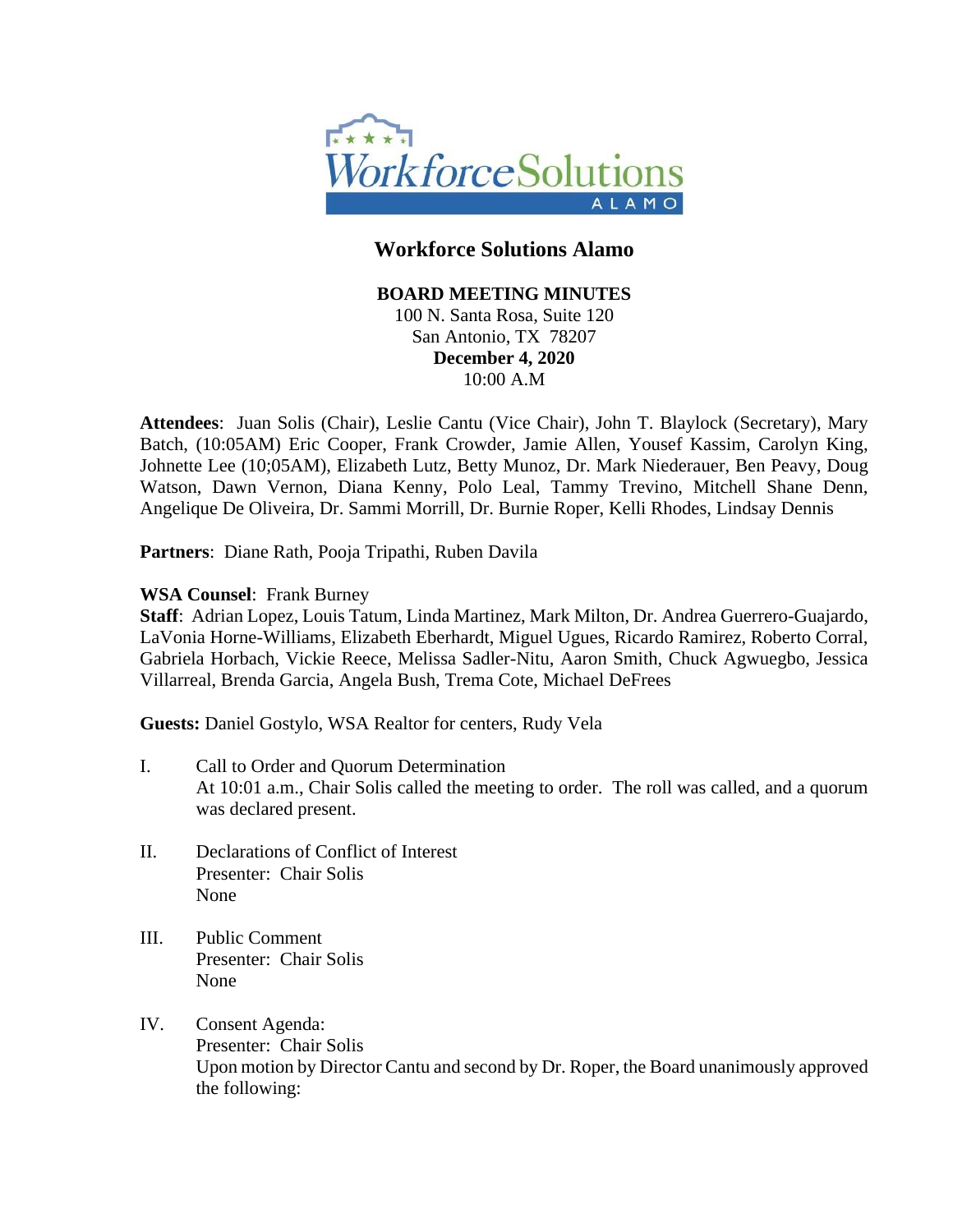- a. Special Board Meeting Minutes August 21, 2020
- b. Child Care Quality (CCQ) RFP Update
- c. Unemployment Claims and Responses
- d. Procurement Reports
- e. Leasing Renovation Update
- f. Child Care Guidelines
- g. Quality Assurance
- h. Monitoring Report
- V. Nominations Committee: Presenter: Carolyn King, Chair Nomination Slate for Chairperson, Vice Chair, and Secretary
	- Chair Carolyn King briefed the Board of the nomination process. Chair Solis announced that he could not be nominated for the Chair position considering not being re-appointed to the Board by the Committee of Six.
	- Director Jamie Allen, who served on the Nominations Committee, introduced a letter requesting an explanation from the Committee of Six regarding the lack of the reappoint of Mr. Juan Solis as a WSA Board of Director member. Chair Solis was recommended as part of the Slate of Officers for Chair position but can no longer be a candidate since his term will expire Dec. 31, 2020.
	- The Board offered these comments on the proposed letter:
		- o Director Morrill suggested adding language to the letter that would indicate the increase in grants/programs during the last year. Suggestion was made to attach to the letter a summary of financial programs.
		- o Director Peavy expressed his support for the letter, as did other Directors.
		- o Director Vernon commented that she believes Chair Solis was unfairly blamed for prior failures of WSA.
		- o Ms. Rath was asked what was the reason the Committee of Six didn't reappoint Chair Solis. Ms. Rath explained that she could not speak on behalf of the Committee of Six, but she expressed that this action was not "unprecedented" since a prior Chair had not been reappointed. She stated that C of 6 had confidence in CEO Lopez's performance.
		- o Director Roper asked if any Chair had been asked if he/she would be reappointed if they agreed to not run as Chair.
		- o Director Munoz expressed her support of the letter but also asked for a meeting with C of 6 to hear its response to the Board's questions.
		- o Director Blaylock voiced his opinion that C of 6 does not communicate well on its expectations and voiced his frustration on the failure to reappoint.
		- o Director Lee voiced her support of Director Blaylock's statements and advocated for change of governing structure to allow WSA more independence.
		- o Director Crowder asked why if there were performance issues, and stated that they did not communicate those to WSA. Director King seconded those comments and expressed her confidence in Solis' performance.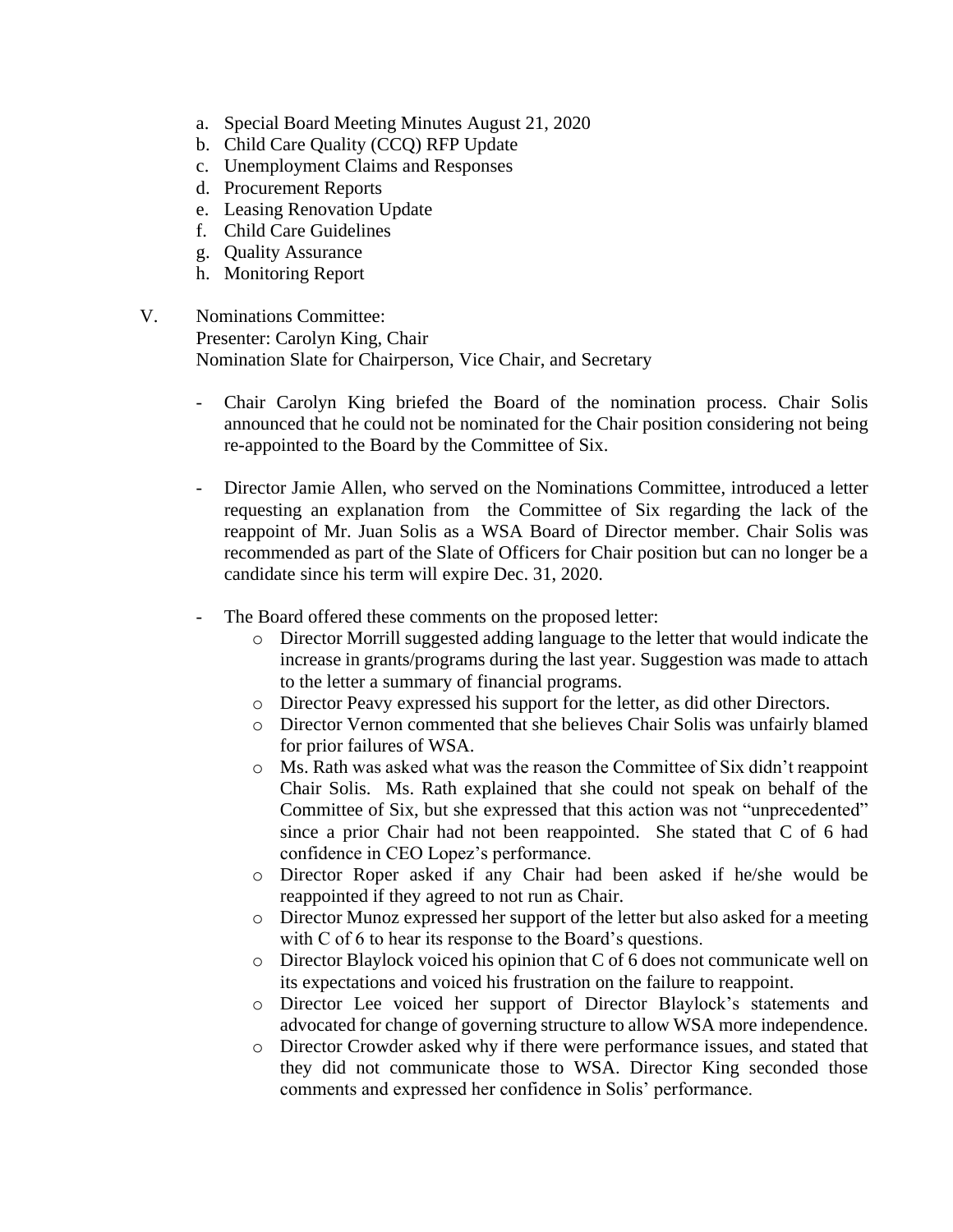o Chair Solis expressed his desire that WSA move forward and not let this issue interfere with the mission of WSA. He expressed his appreciation for Board support. He added that he hopes WSA continues to serve regardless of C of 6 issues.

### **Upon motion by Director Allen and second by Director Peavy, the Board directed staff to send letter to C of 6 as discussed with one opposition by Director Mary Batch and one abstention by Dr. Mark Niederauer.**

Nominees for Chair: Due to non-reappointment, Mr. Juan Solis was not able to accept the nomination for Chair. Ben Peavy also declined the nomination for Chair due to current position responsibility. Leslie Cantu was nominated for Chair and upon motion by Director Mitchell Shane Denn Director and 2<sup>nd</sup> by Director Betty Munoz, the Board unanimously elected Ms. Leslie Cantu as Chair.

Nominees for Vice-Chair: Director Jamie Allen. Upon motion by Director Frank Crowder and second by Director Tammye Trevino, Ms. Jamie Allen was unanimously elected as Vice-Chair.

Nominees for Secretary: Frank Crowder. Upon motion by Director John Blaylock and second by Director Mary Batch, Mr. Crowder was unanimously elected as Secretary.

- VI. Audit and Finance Committee Report: Presenter: Mary Batch
	- a. Budget Amendment #1
	- b. Financial Reports
	- c. Audit RFQ
	- Mr. Tatum briefed the Board on the proposed Budget Amendment #1. Upon motion by Director Cantu and second by Director Watson, the Budget Amendment was unanimously approved by the Board.
	- Mr. Tatum provided financial reports. Ms. Horne-Williams provided update on Audit RFQ.
	- CEO Lopez committed to a policy for encouraging local and minority participation in all procurements by the second quarter of 2021.
- VII. Child Care Committee Report Presenter: Doug Watson
	- a. TRS Stipend Plan
	- Chair Watson reported on the effects of COVID on childcare centers, some of which have been forced to close.

### **Upon motion by Director Allen and second by Director Batch, the stipends (\$258,000 to 35 centers) for childcare centers were unanimously ratified by the Board.**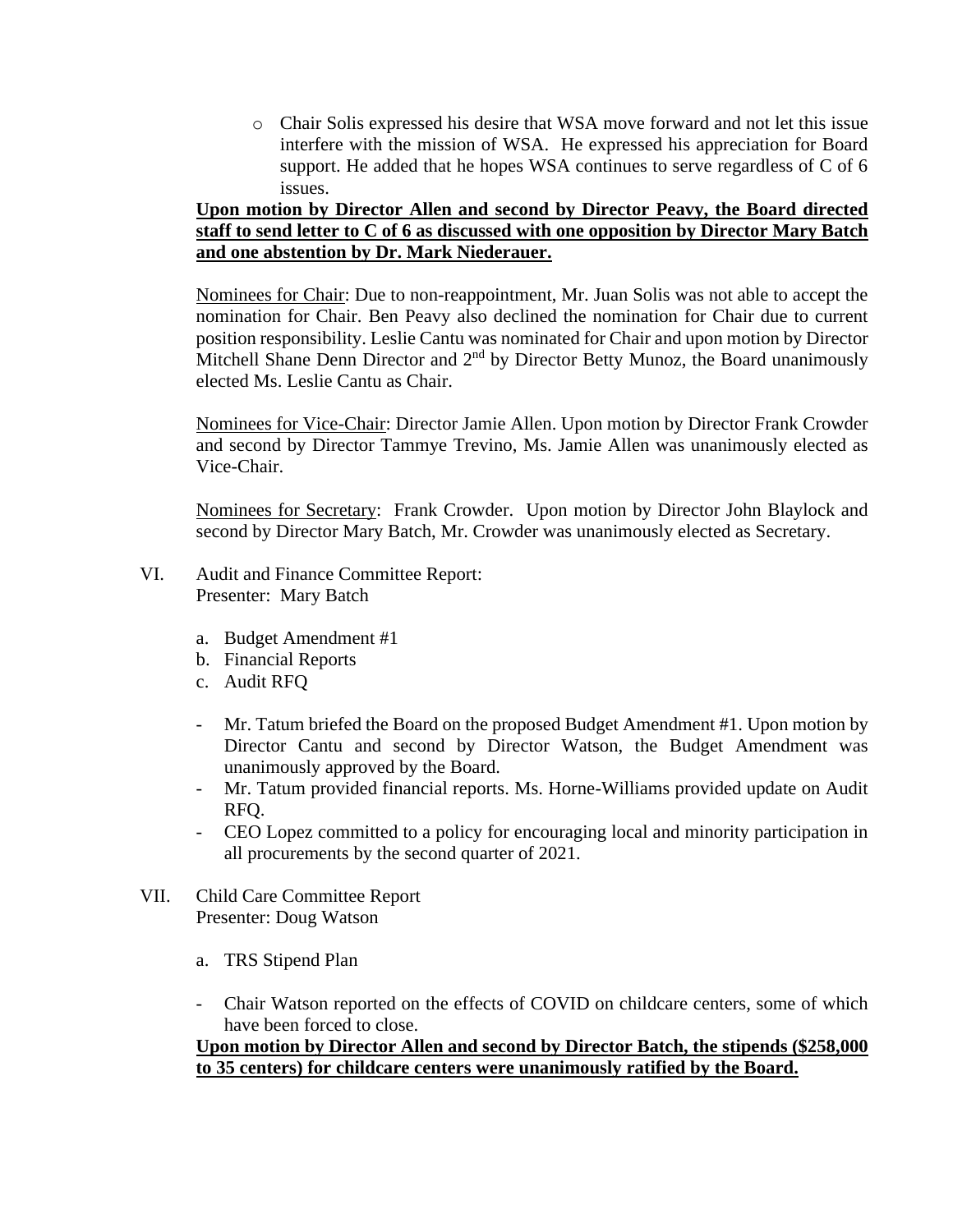- VIII. Human Resources Committee Report: Presenter: Leslie Cantu
	- a. Evaluation of CEO 1<sup>st</sup> Year Performance
	- b. PEO Update
	- Chair Cantu updated Board on annual evaluation of CEO, which forms will be provided to Board in the next few days. She also provided update on PEO RFQ, which recommendation is expected to be provided to Board at the end of the year at a special Board meeting on 12/28/20.
- IX. Strategic Committee:

Presenter: Eric Cooper, Chair

- a. Floresville Center Location/Relocation
- b. Local Plan 2021-2024
- Ms. Horne-Williams briefed the Board on the Floresville center location.
- Dr. Guerrero-Guajardo reported on revised Local Plan and the schedule for public meetings. Local Plan should align with TWC strategic goals. Focus now is on partnerships being created by WSA. Deadline to TWC by March 1, 2021. Director Peavy inquired as to whether meetings could be scheduled with C of 6 to discuss strategic goals.
- X. Oversight Committee Report:

Presenter: Dr. Mark Niederauer

- a. Monthly Performance Reports
- Mr. Milton reported on performance measures. WSA is only Board that ranks at top of all TWC areas in all categories. He also reported on CARES Act contracts with COSA and BC (long-term training is a high priority). All centers are open and have measures to prevent the spread of COVID. Finally, he highlighted some of the special grants and projects both in urban and rural areas.
- Director Jamie Allen requested to have a more user-friendly website to post jobs on the Work In Texas and other TWC resources.
- XI. CEO Report:

Presenter: Adrian Lopez

CEO Lopez provided an update on highlights of WSA performance. It includes final audit for TWC; new staff (15 new members out of 45, including IT and Child Care Directors); public relations (15 recent media interviews); special events such as job fairs.

### XII. Chair Report:

Presenter: Chair Solis

- Chair Solis expressed his appreciation to retiring Directors Lee, Blaylock, and Trevino.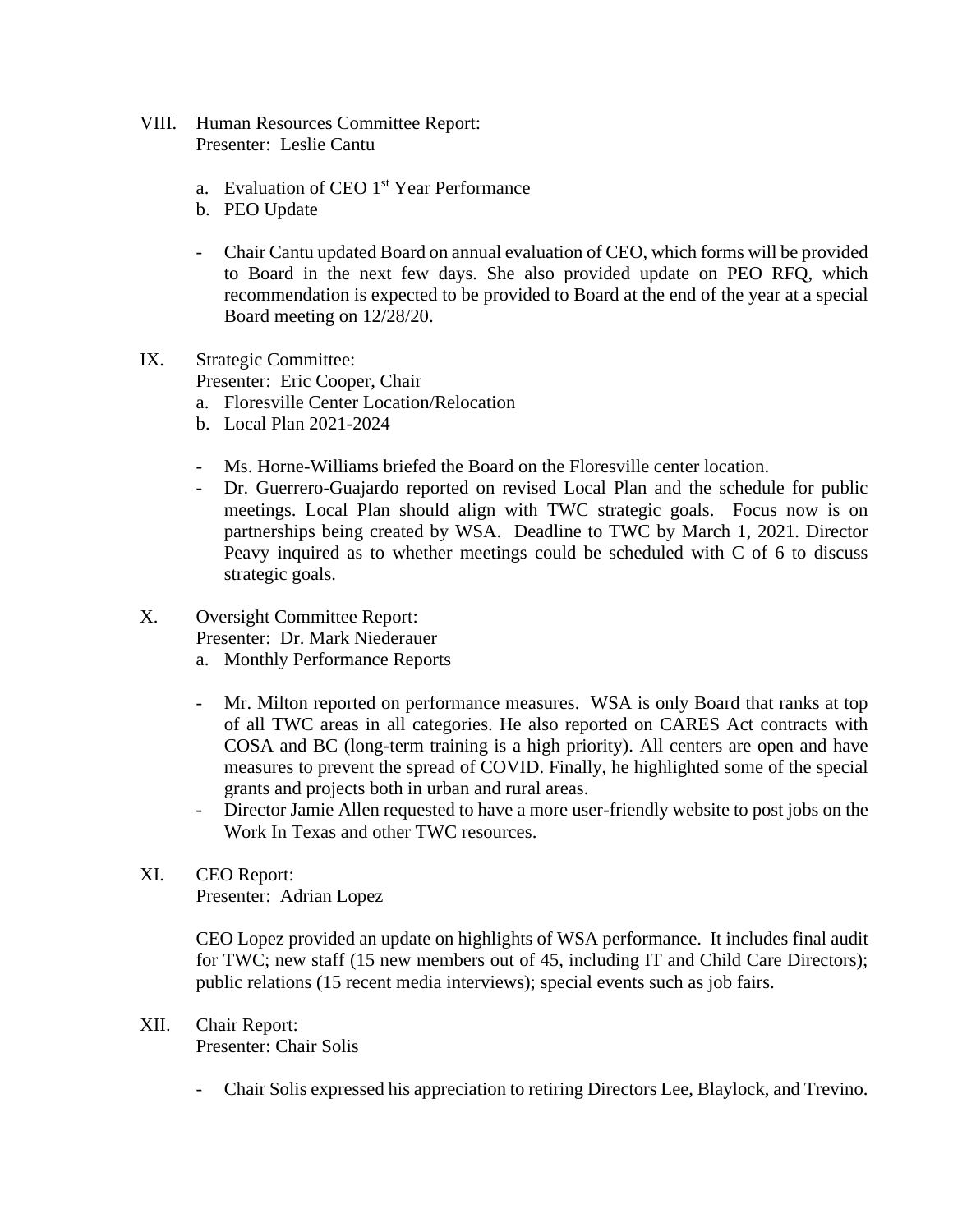- He also informed the Board of the recommendation of Nominations Committee to waive all attendance requirements for 2020 due to COVID.

**Upon motion by Director Watson and second by Director Allen, the waiver of all Board attendance requirements (due to COVID) for 2020 was unanimously approved by the Board.**

- CEO and Board presented a token of appreciation to Chair Solis for his service to the Board and WSA. CEO also presented plaque awards to Director Johnette Lee, Director John Blaylock and Director Tammye Trevino for their service and support of WSA.
- XIII. Next Meeting: Special Board Meeting December 28, 2020
	- a. To Discuss and Possible Action on Child Care Quality Procurement
	- b. Auditor RFQ
	- c. PEO
- XIV. **Executive Session: Pursuant to Chapter 551 of the Texas Open Meetings Act, the Board may recess into Executive Session for discussion on any issue for which there is an exception to the Act as set out in section 551.071 et. seq. including, but not limited to, the following:** 
	- **a. Government Code §551.072 – Discussions Regarding Purchase, Exchange, Lease, or Value of Real Property if Deliberation in an Open Meeting Would Have a Detrimental Effect on the Position of Workforce Solutions Alamo in Negotiations with a Third Party;**
	- **b. Government Code §551.071 - All Matters Where Workforce Solutions Alamo Seeks the Advice of its Attorney as Privileged Communications under the Texas Disciplinary Rules of Professional Conduct of the State Bar of Texas:**
	- **c. Pending or Contemplated Litigation; and**
	- **d. Government Code §551.074- Personnel Matters involving Senior Executive Staff and Employees of Workforce Solutions Alamo; and**
	- **e. Government Code Sections 551.089 – Discussions regarding Security Devices for Audits.**

**The Board adjourned into Executive Session at 12:14 p.m. and returned to Open Session at 12: 24 p.m . No action was taken in Executive Session.**

XV. Adjournment Presenter: Chair Solis

> **There being no further business, a motion was made by Director Allen and second by Director King that the meeting adjourn. The motion carried unanimously. The meeting adjourned at 12:26 p.m.**

Enclosures